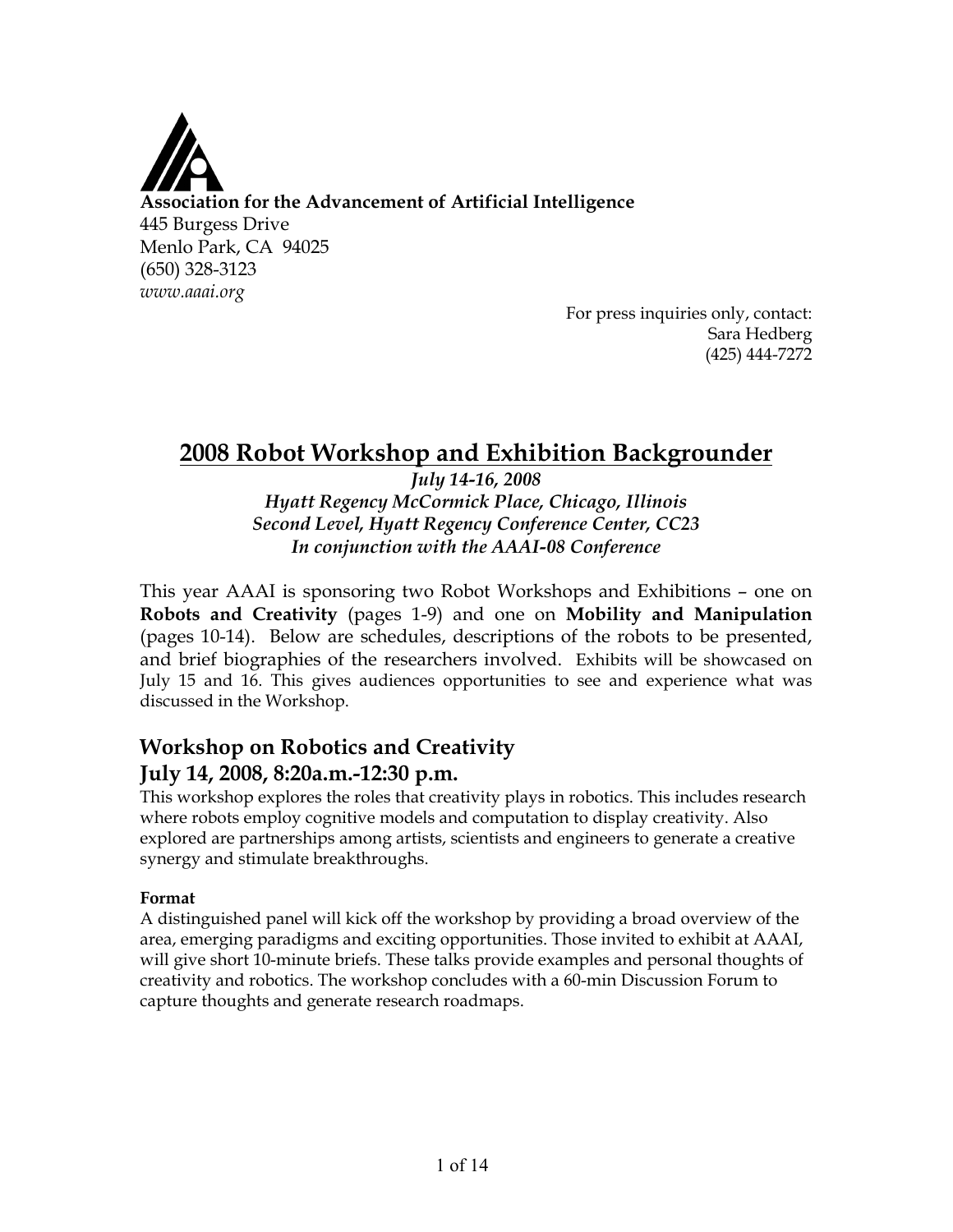# **Schedule**

*Time*

| 08:20 | Youngmoo Kim                                                                                  | Drexel University<br>and Workshop<br>Chair | Creative Expression through<br>Humanoid Robotics and Dance                                |
|-------|-----------------------------------------------------------------------------------------------|--------------------------------------------|-------------------------------------------------------------------------------------------|
| 08:30 | Amy Baylor                                                                                    | <b>National Science</b><br>Foundation      | CISE -- Creative IT Program                                                               |
| 09:00 | Ruzena Bajcsy, Lisa<br>Wymore, Klara<br>Nahrstedt, Renata<br>Sheppard, and<br>Olivier Kreylos | UC Berkeley, UIUC,<br>and UC Davis         | Digital Choreography - The Road<br>to IT Creativity                                       |
| 09:30 | Stellan Ohlsson                                                                               | University of<br>Illinois Chicago          | A Processing Mechanism that Can<br>Produce Insights                                       |
| 10:00 | Gil Weinberg                                                                                  | Georgia Tech                               | <b>Extending the Musical Experience</b><br>- from the Physical to the Digital<br>and Back |
| 10:30 | Coffee break                                                                                  |                                            |                                                                                           |
| 10:45 | Reid Simmons and<br>Marek Michalowski                                                         | <b>CMU</b>                                 | Keepon                                                                                    |
| 10:50 | Jeff Lieberman                                                                                | <b>MIT</b>                                 | Absolut Quartet                                                                           |
| 10:55 | Debra Burhans                                                                                 | Canisius College                           | The Great Wumpus Hunt                                                                     |
| 11:00 | Zachary Dodds                                                                                 | Harvey Mudd<br>College                     | Accessible Robotics Algorithms                                                            |
| 11:05 | Andrea Thomaz and<br>Maya Cakmak                                                              | Georgia Tech                               | Learning about Objects with a<br>Human Teacher                                            |
| 11:10 | <b>Todd Murphey</b>                                                                           | University of<br>Colorado Boulder          | The Automated Marionette<br>Project                                                       |
| 11:15 | Richard Margolin                                                                              | <b>Hanson Robotics</b>                     | Zeno                                                                                      |
| 11:20 | All Participants                                                                              | Discussion Forum                           | Research Roadmaps: Near-term<br>and Grand Challenges                                      |
|       |                                                                                               |                                            |                                                                                           |

12:30 Adjourn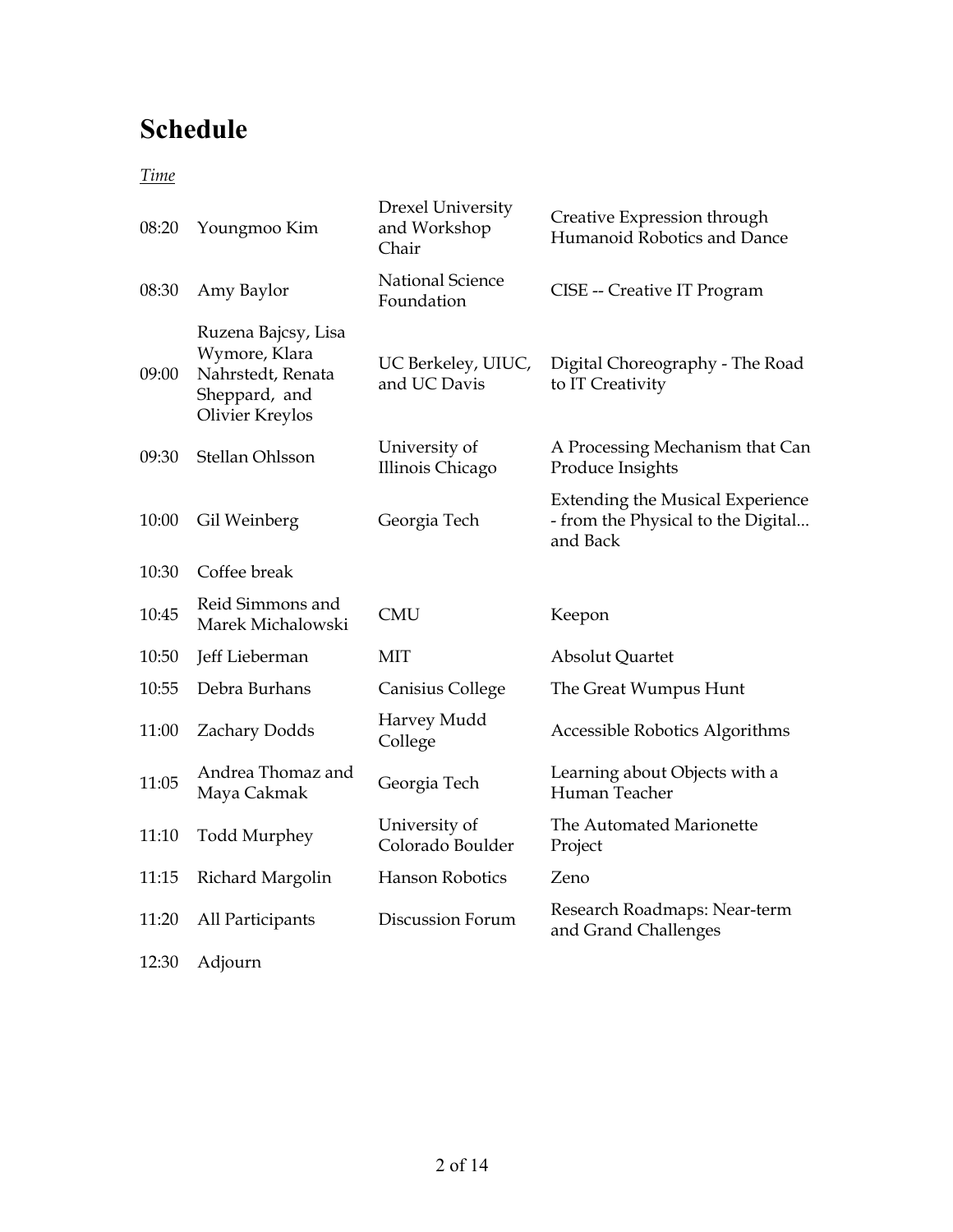# **Abstracts and Biographies**

### **Youngmoo Kim**

# *Creative Expression through Humanoid Robotics and Dance*

### *Abstract*

Enabling a humanoid robot to dance in response to live music is a complex task requiring contributions from multiple disciplines. A vocabulary of intricate limb motions must be designed to be stable and subsequently coordinated to be complementary. In order to produce these movements in coordination with music, the robot must be able to detect the appropriate beats within audio, which is also a nontrivial problem. We have implemented a system based on a perceptual model of hearing that accurately determines beat locations, even for music without strong rhythmic content. This information is then combined with the motion vocabulary, allowing the robot to dance in real-time. Our system uses the *RoboNova*, a small humanoid robot about one foot high. Because of the limited processing capabilities of the unit, the motions require a high degree of optimization. We also present a simplified user interface that allows a user to experiment with both choreographed movement sequences as well as simple generative behavior. *Bio*

Youngmoo Kim is an Assistant Professor of Electrical and Computer Engineering at Drexel University. He received his Ph.D. in Media Arts and Sciences from MIT and also holds Master's degrees in Electrical Engineering and Music (Vocal Performance Practice) from Stanford University. He is director of the Music and Entertainment Technology Laboratory (MET-lab), which pursues research in technologies for creativity and entertainment, including machine listening, music information retrieval, and humancomputer interaction.

### **Amy Baylor**

### *CISE -- Creative IT Program*

*Bio*

Amy L. Baylor joined the National Science Foundation in September 2006 as a Program Director the Human Centered Computing Cluster in CISE/IIS (Division of Information and Intelligent Systems.) She on leave from Florida State University where she is an Associate Professor, jointly appointed in Instructional Systems and Information Technology. She also is the Director and Founder for the Center for Research of Innovative Technologies for Learning (RITL), http://ritl.fsu.edu. Dr. Baylor received her B.A. from Stanford University and her PhD from the University of South Carolina, both in the area of cognitive science. Her research interests include social and affective computing, virtual humans, anthropomorphic and multi-modal interfaces, metacognitive and creativity support tools, and advanced technologies for learning and motivation.

### **Ruzena Bajcsy**

### *Digital Choreography - The Road to IT Creativity Abstract*

Creating a new dance requires choreographer/dancers to engage with inner motivations to express feelings as well as to dialogue with the external environment, whether that be visual, aural, tactile, or kinesthetic environmental stimulus on a stage or in a laboratory.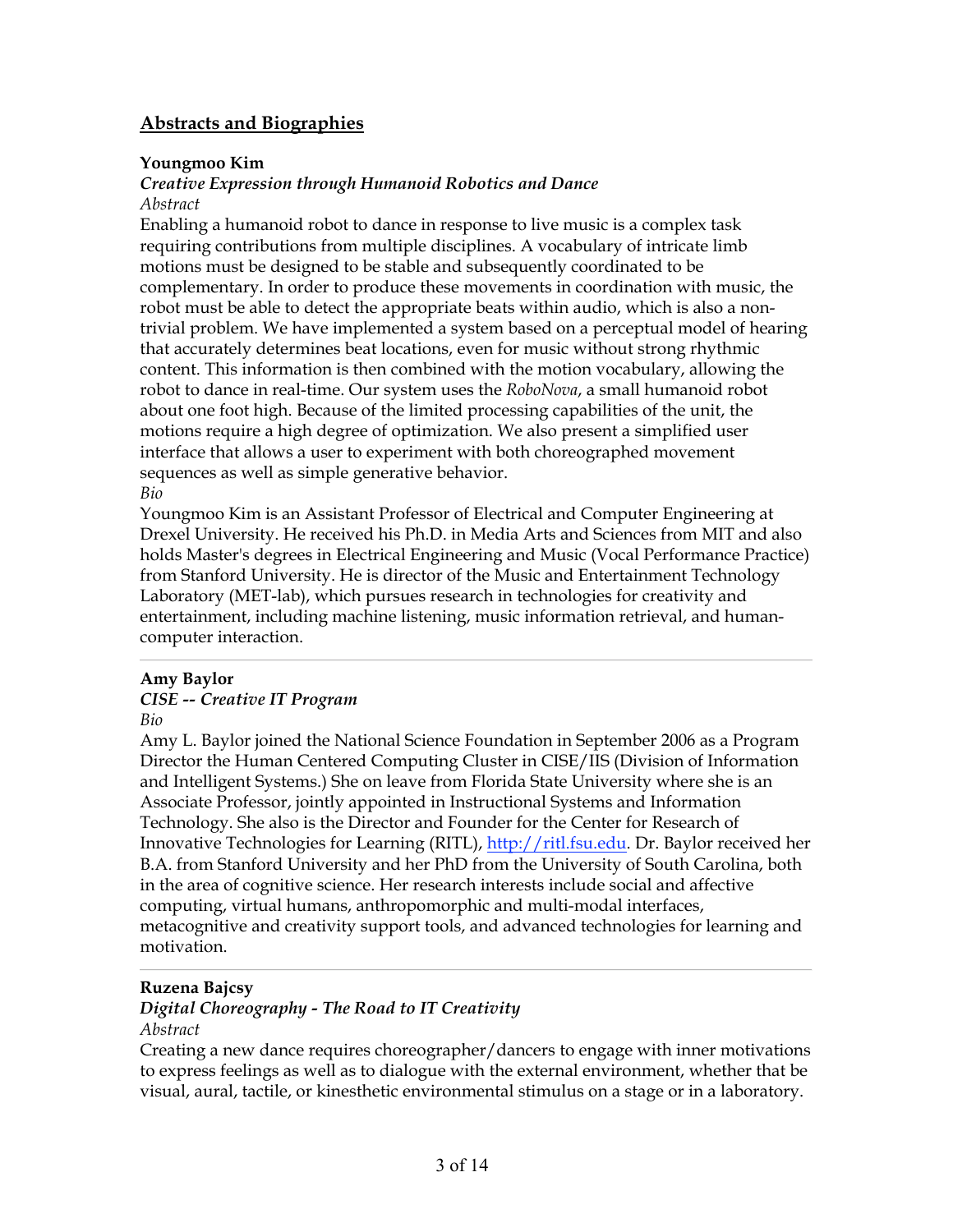The choreographer devises body movements using internal and external cues to express feelings and concepts, from the most abstract ideas to very concrete human situations in a highly creative manner, wherein a body or bodies in time and space are the central tools of this choreographic process. Choreography is simultaneously deeply abstract and physical. Imagine a moment when a dancer enters into a 3D tele-immersive (3DTI) room surrounded by multiple 3D digital cameras and displays, where internal and external cues for creative movements come not only from physical objects in the 3DTI room, but also from a remote dancer who is placed in geographically-remote 3DTI room and appears in a joint virtual space with our dancer. *Bio*

Dr. Ruzena Bajcsy is a professor of EECS at the University of California, Berkeley and director emeritus of CITRIS. Prior to coming to Berkeley, she was Assistant Director of the Computer Information Science and Engineering Directorate (CISE) between December 1, 1998 and September 1, 2001. She came to the NSF from the University of Pennsylvania where she was a professor of computer science and engineering and Director of the University of Pennsylvania's General Robotics and Active Sensory Perception (GRASP) Laboratory, which she founded in 1978. Dr. Bajcsy received her master's and Ph.D. degrees in electrical engineering from Slovak Technical University in 1957 and 1967, respectively. She received a Ph.D. in computer science in 1972 from Stanford University. Prior to her work at the University of Pennsylvania, she taught during the 1950s and 1960s as an instructor and assistant professor in the Department of Mathematics and Department of Computer Science at Slovak Technical University in Bratislava. In 2001 she received an honorary doctorate from University of Ljubljana in Slovenia. In 2001 she became a recipient of the ACM A. Newell award.

# **Stellan Ohlsson**

# *A Processing Mechanism That Can Produce Insights*

### *Abstract*

The purpose of this presentation is to lay out some principles which, in conjunction, enable an information processing system to generate novelty. A precise set of quantitative processing principles for how to manipulate the activation values of representations within computational systems that can produce novelty will be specified. These rules identify the emergence of a novel idea in consciousness as a threshold phenomenon. No unique 'creative process' kicks in at the moment of insight. Instead, the creative insight is a side effect of processing as usual. *Bio*

Stellan Ohlsson is Professor of Psychology and Adjunct Professor of Computer Science at the University of Illinois at Chicago (UIC). He received his Ph.D. at the University of Stockholm in 1980. He was Senior Scientist at the Learning Research and Development Center (LRDC) in Pittsburgh 1990-1995. He has published extensively on computational models of cognitive change. Dr. Ohlsson is currently completing a book length integration of his research in the areas of creativity, skill acquisition and conceptual change, to be published by Cambridge University Press under the title Deep Learning: How the Mind Overrides Experience.

# **Gil Weinberg**

*Haile – the first improvisational percussionist robot Extending the Musical Experience - from the Physical to the Digital... and Back*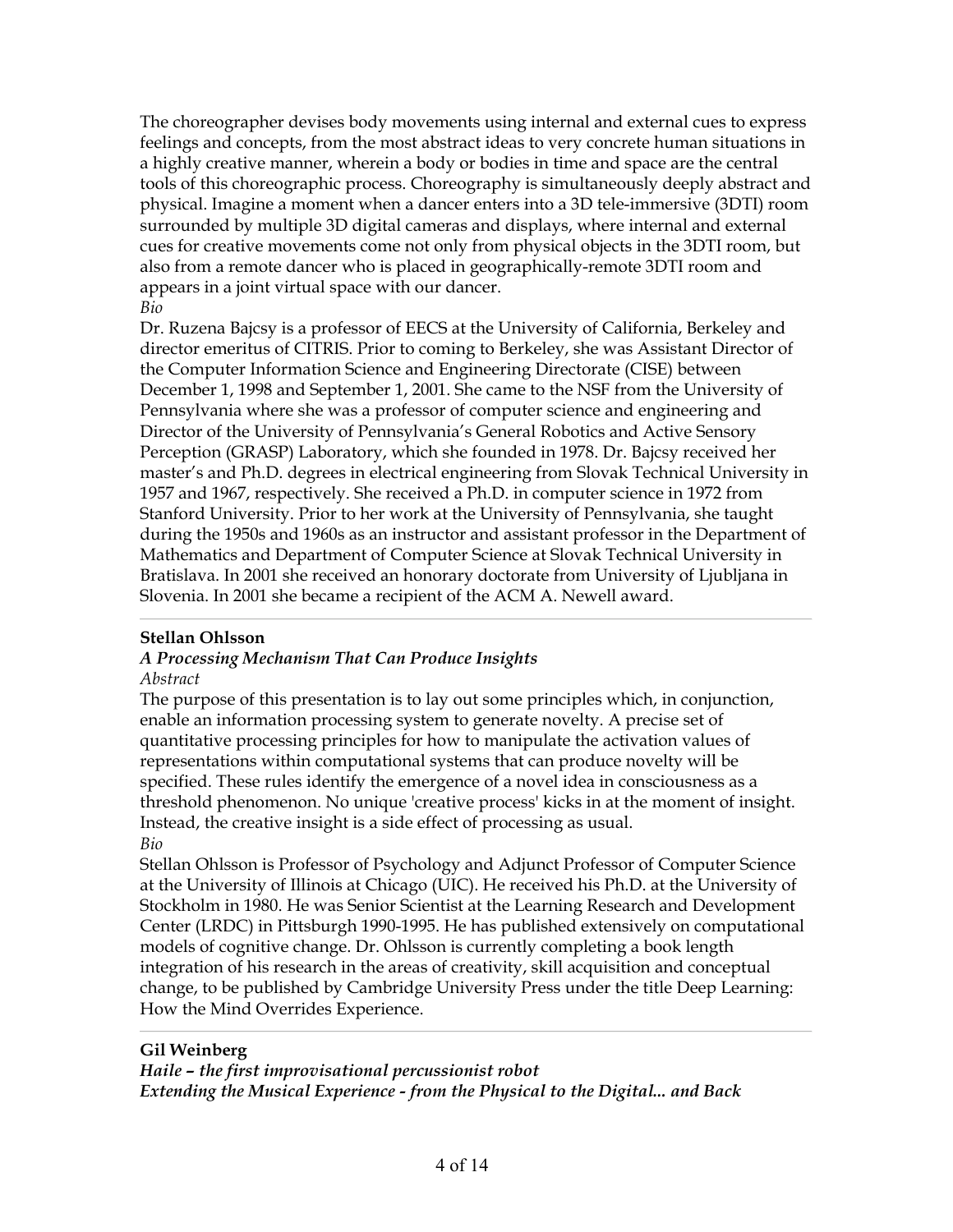### *Abstract*

In the last decade we have explored a number of research directions in which digital technology bears the promise of revolutionizing the musical experience. The research directions identified – gestural expression, collaborative networks, and constructionist learning – can lead to musical experiences that cannot be facilitated by traditional means. While facilitating novel musical experiences, the digital nature of these research directions often led to flat and inanimate speaker-generated sound, hampering the physical richness and visual expression of acoustic music. In our current work, we attempt to combine the benefits of digital computation and acoustic richness, by exploring the concept of "robotic musicianship." We define this concept as a combination of algorithmic modeling of musical, perceptual, and social skills with the capacity to produce rich acoustic responses in a physical and visual manner. The robotic musicianship project aims to combine human creativity, emotion, and aesthetic judgment with algorithmic computational capabilities, allowing human and robotic players to cooperate and build off one another's ideas. A perceptual and improvisatory robot can best facilitate such interactions by bringing the computer into the physical world both acoustically and visually.

Haile, the first perceptual robotic percussionist, was designed to explore these concepts. The robot can listen to live players, analyze their music in real-time, and use the product of this analysis to play back in an improvisational manner. It is designed to combine the benefits of computational power and algorithmic music with the richness, visual interactivity, and expression of acoustic playing. When collaborating with live players, Haile is designed to inspire players to interact with it in novel manners that combine human expression and robotic algorithms. The project has been recently supported by an NSF grant aiming at extending the current rhythmic perceptual and improvisatory abilities to melody and harmony. The new perceptual marimba-playing robot will complete our music journey from the physical to the digital... and back. *Bio*

Gil Weinberg is the Director of Music Technology at Georgia Institute of Technology, where he founded the Master of Science in Music Technology program and the Georgia Tech Music Technology Research Center. He holds professorship positions both the Music Department and the College of Computation. Dr. Weinberg received his M.S. and Ph.D. degrees in Media Arts and Sciences from Massachusetts Institute of Technology, after co-founding and holding a number of positions in music and media software industry in his home country of Israel. His music has been featured in festivals and concerts such as Ars Electronica, SIGGRAPH, ICMC, and NIME, and with orchestras such as Deutsches Symphonie-Orchester Berlin, the National Irish Symphony Orchestra, and the Scottish BBC Symphony. His interactive musical installations, notably the Beatbugs and the Musical Playpen, have been presented in museums such as the Smithsonian Museum, Cooper-Hewitt Museum, and Boston Children's Museum. With his perceptual robotic percussionist, Haile, he has traveled around the world, featuring dozens ten concerts in Asia, Europe, and North America.

### **Reid Simmons**

### *Keepon*

*YouTube* video of Keepon http://www.youtube.com/watch?v=nPdP1jBfxzo including Keepon dancing with other small lab robots towards the end of the video.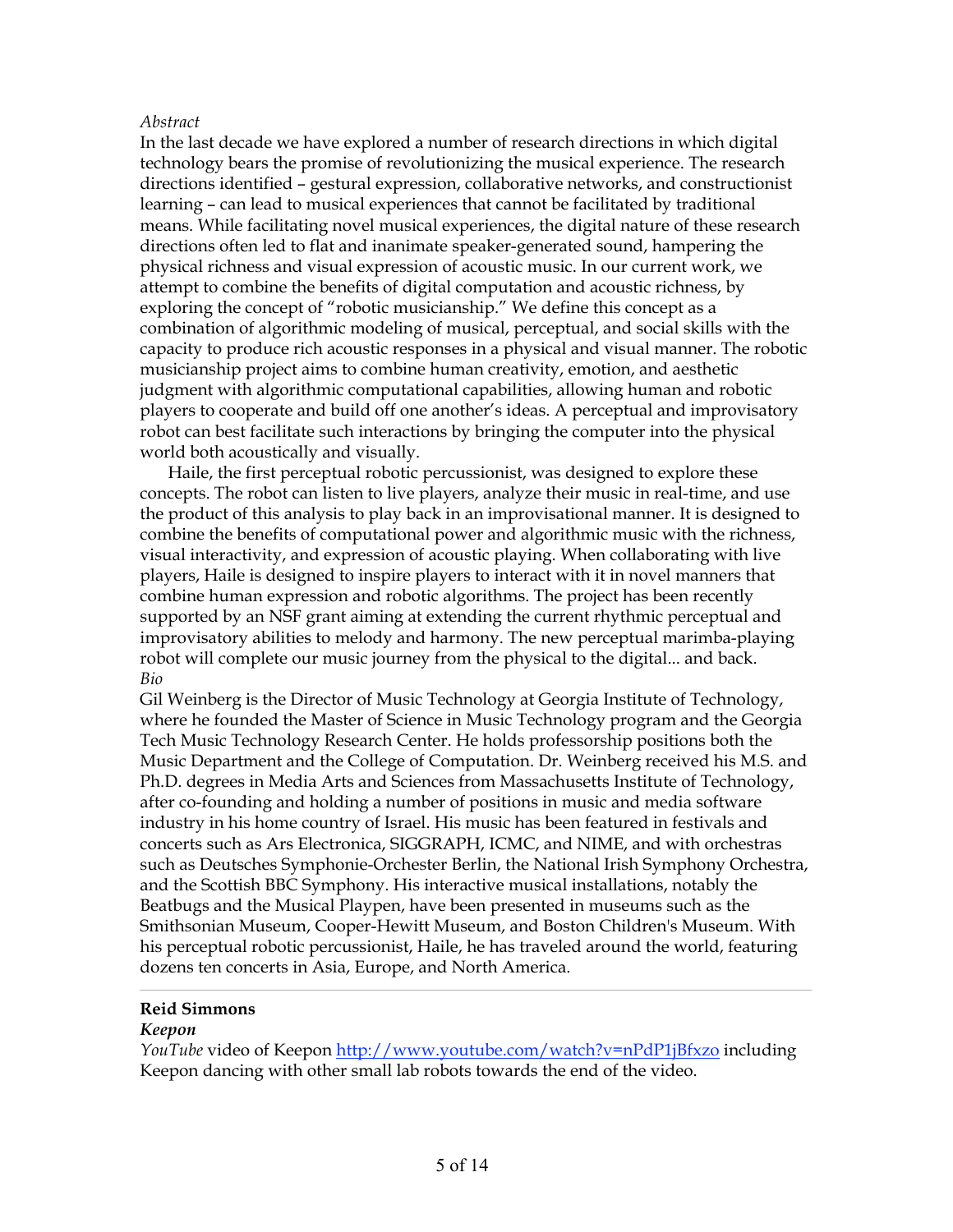### *Abstract*

Keepon is a small, nonverbal, creature-like robot designed for interaction with children through the communication of attentive and emotive movements. It has four degrees of freedom, cameras in its eyes, and a microphone in its nose. We have used Keepon in natural playroom settings to study social development and to develop tools for therapeutic practice for social developmental disorders such as autism. Recently, we have been studying the role of rhythm and synchrony in establishing engagement, through the use of sound, video, and accelerometer-equipped toys. This research has made Keepon popular on the internet as a dancer in a series of videos. *Bio*

Reid Gordon Simmons is a Research Professor in the School of Computer Science at Carnegie Mellon University. He earned his B.A. degree in 1979 in Computer Science from SUNY at Buffalo, and his M.S. and Ph.D. degrees from MIT in 1983 and 1988, respectively, in the field of Artificial Intelligence. His thesis work focused on the combination of associational and causal reasoning for planning and interpretation tasks. The research analyzed the relationships between different aspects of expertise and developed a domain-independent theory of debugging faulty plans. Since coming to Carnegie Mellon in 1988, Dr. Simmons' research has focused on developing self-reliant robots that can autonomously operate over extended periods of time in unknown, unstructured environments. This work involves issues of robot control architectures that combine deliberative and reactive control, probabilistic planning and reasoning, monitoring and fault detection, and robust indoor and outdoor navigation. More recently, Dr. Simmons has focused on the areas of coordination of multiple heterogeneous robots, human-robot social interaction (including the robots Grace and the Roboceptionist), and formal verification of autonomous systems. Over the years, he has been involved in the development of over a dozen autonomous robots.

### **Jeff Lieberman**

### *Absolut Quartet*

See YouTube video http://www.youtube.com/watch?v=1e9AJVtuCKc *Abstract*

Absolut Quartet is a music making machine like no other, where the audience becomes part of the performance. The visitor enters a 5 second theme, and the machine generates, in real-time, a unique musical piece based on the input melody you have provided. This melody is played by three instruments. The main instrument is a ballistic marimba, which launches rubber balls roughly 2m into the air, precisely aimed to bounce off of 42 chromatic wooden keys. The second instrument is an array of 35 custom-tuned wine glasses, played by robotic fingers. An array of 9 percussion instruments rounds out the ensemble.

*Bio*

Jeff attended MIT for 10 years, accumulating BS degrees in Math and Physics, and Master's degrees in Mechanical Engineering as well as Media arts and Sciences. He is currently finishing his fifth degree, a PhD in the Robotic Life group at the MIT Media Lab, exploring ways art and science can be combined, to bring people together in fundamentally new ways. His first major exhibition was at the Cooper-Hewitt Smithsonian National Design triennial, where he designed the CyberFlora installation, a robotic flower garden that interacts with viewers. He has patents in robotics applications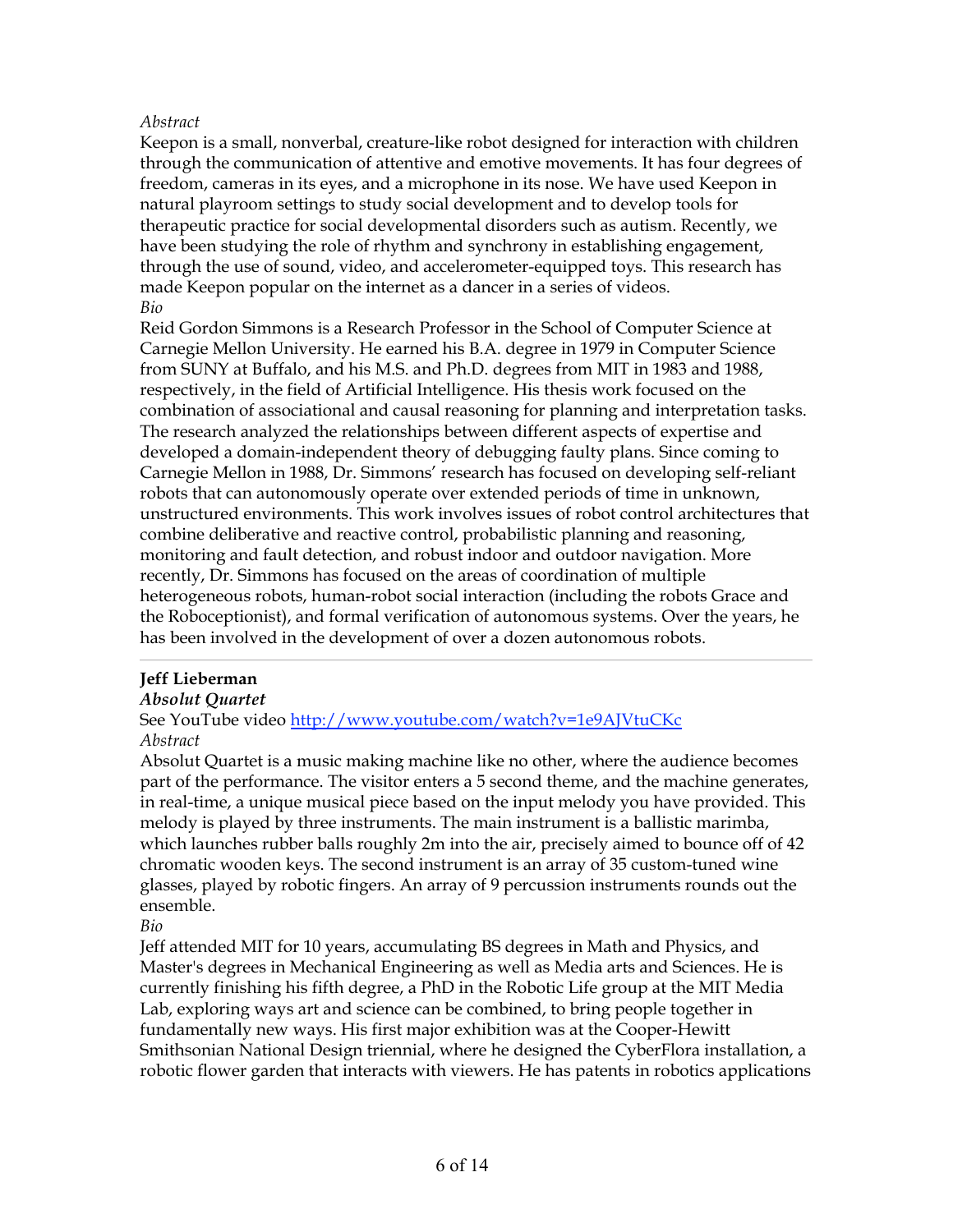for motor learning and physical rehabilitation. His research has appeared in numerous international journals, and he has shown work in many shows around the world.

Jeff hosts a prime time TV show on The Discovery Channel, entitled 'Time Warp,' about using technologies such as high speed photography to teach people fundamentally new things about science.

### **Debra Burhans**

### *The Great Wumpus Hunt*

### *Abstract*

The Wumpus World is a well known agent environment consisting of a grid whose cells might contain gold, pits, or a deadly wumpus. A wumpus hunter is an intelligent agent who enters the grid, avoids pits, collects gold, and kills the wumpus. We present a wumpus hunter embodied in a physical robot, moving and sensing in the real world, and, most importantly having the cognitive ability to consciously represent and reason about itself, the environment, and its actions. Our system is implemented using the snarpy architecture which links the SNePS knowledge representation, reasoning, and acting system to the Pyro Robotics framework. *Bio*

Debra Burhans is an Associate Professor of Computer Science and Director of the Bioinformatics Program at Canisius College in Buffalo, NY. She received a B.S. in Mathematics from the University of Michigan and M.S. and Ph.D. in Computer Science from the State University of New York at Buffalo. Her research interests include genomics, cognitive robotics, computer science education, linguistics, and logic. She served as chair of the AAAI Robot Exhibition event in 2006. Debra is currently the Chair of the Mathematics and Computer Science Division for the Council on Undergraduate Research. She can be contacted at **burhansd@canisius.edu**.

### **Zachary Dodds**

### *Accessible Robotics Algorithms*

*Abstract*

This project provides portable modules allowing instructors or students alone to investigate and extend spatial reasoning algorithms with inexpensive robotic platforms. These materials can be used for short demonstrations, to scaffold week-long AI and robotics assignments, or as a foundation for larger - but still easily and broadly accessible - student-designed projects.

*Bio*

Zachary Dodds teaches computer science at Harvey Mudd College. His interests are in AI and robotics education, particularly toward broadening the audience and impact of those fields through the use of inexpensive, but very capable, classroom robots.

### **Andrea Thomaz and Maya Cakmak**

#### *Learning about Objects with a Human Teacher Abstract*

In building robots that assist people in human environments, it will not be feasible to pre-program them with every skill needed, learning will often be required. We believe robots should learn on their own, but they will also need to learn from everyday people. These "modes" of social and non-social learning are not mutually exclusive, but provide different learning opportunities for the robot.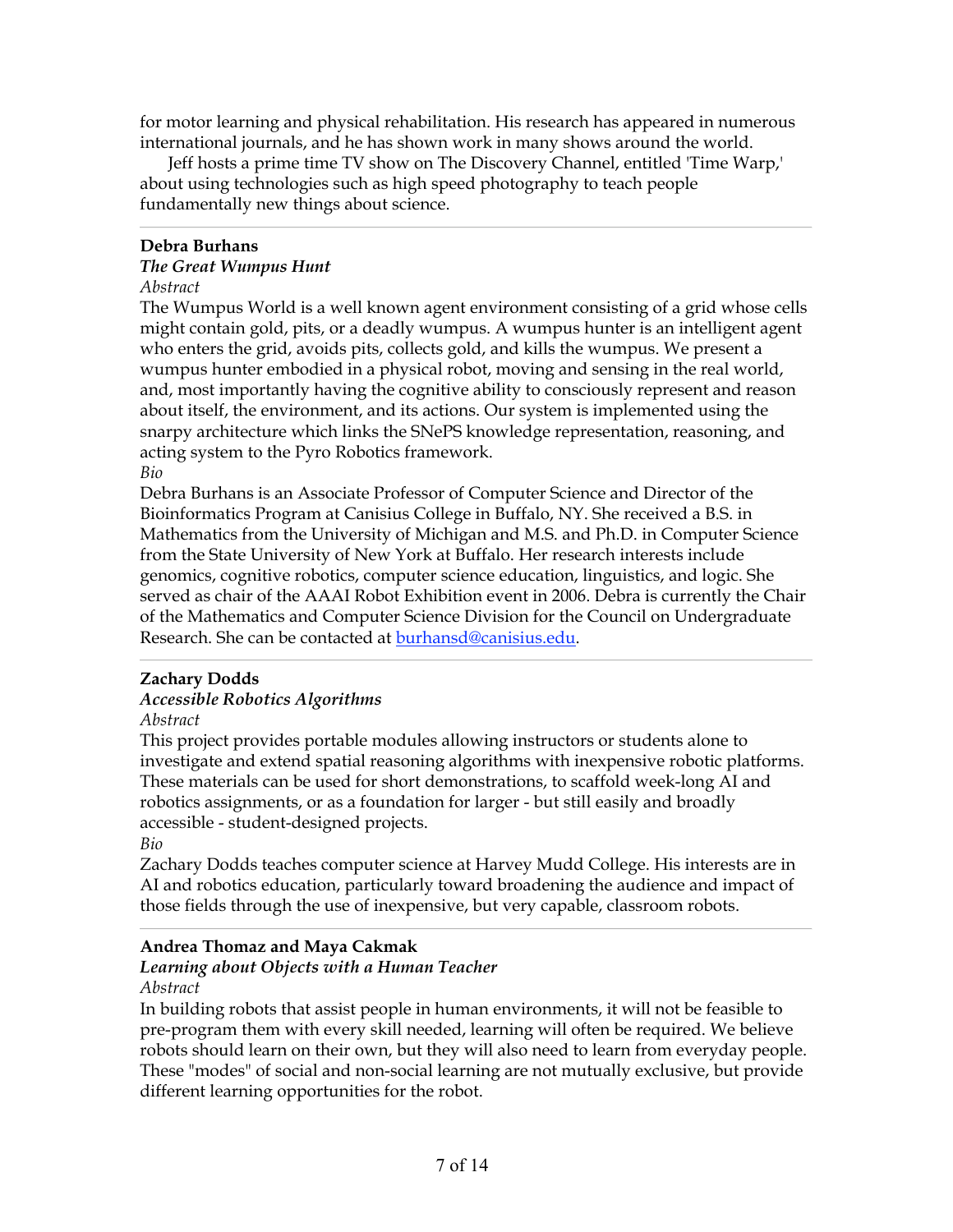We use a small upper-torso humanoid to study social and non-social learning about objects, and to understand how people scaffold a robot's learning. Preliminary observations point to important differences. A teacher helps the robot quickly collect positive examples, and self-learning allows the robot to explore the negative space of the problem.

### *Bio*

Maya Cakmak has received a B.Sc. degree in Electrical and Electronics Engineering, a minor degree in Mechatronics and an M.Sc. degree in Computer Engineering from the Middle East Technical University, Turkey. She worked at the KOVAN Research Lab for two years. She is now pursuing a Ph.D. in Robotics at the College of Computing, Georgia Institute of Technology. She's working in the Socially Intelligent Machines Lab. Andrea Thomaz is an Assistant Professor of Interactive Computing at the Georgia Institute of Technology. She directs the Socially Intelligent Machines lab which is part of the Robotics and Intelligent Machines (RIM) Center and the Graphics Visualization and Usability (GVU) Center. Thomaz earned a B.S.E.E. from UT-Austin, and Sc.M. and Ph.D. degrees from MIT. She has published in the areas of Artificial Intelligence, Robotics, and Human-Robot Interaction.

### **Todd Murphey**

### *The Automated Marionette Project*

### *Abstract*

Marionettes are complex constrained mechanical systems, often involving over fifty degrees of freedom and very nonlinear dynamics. Puppeteers have a very formal approach to managing this complexity that is reflected both in how they learn to manipulate marionettes as well as in the choreography they use to describe puppet plays. This project is aimed at encoding this choreographic language as a computer language appropriate for embedded systems. The end goal is to have a choreographic language that can be automatically "compiled" into a a play enacted by mechanically articulated marionettes.

### *Bio*

Todd Murphey received his undergraduate degree in mathematics from the University of Arizona and a Ph.D. in Control and Dynamical Systems from the California Institute of Technology. He was a postdoctoral scholar at Northwestern University for a year, after which he worked for the Aerospace Corporation in the Electro-Mechanical Control Department. He has been an Assistant Professor at the University of Colorado at Boulder since Autumn of 2004.

### **Richard Margolin**

### *Zeno*

### *Abstract*

Zeno is a conversational social robot who talks about AI and robotics issues, he makes eye contact with people and understands speech with NLP (neuro-linguistic processing), he displays feelings with extremely lifelike facial expressions, and can actually walk around, running on batteries. This is a platform for cognitive A.I. development, interfacing with Open Cog and other robot architectures.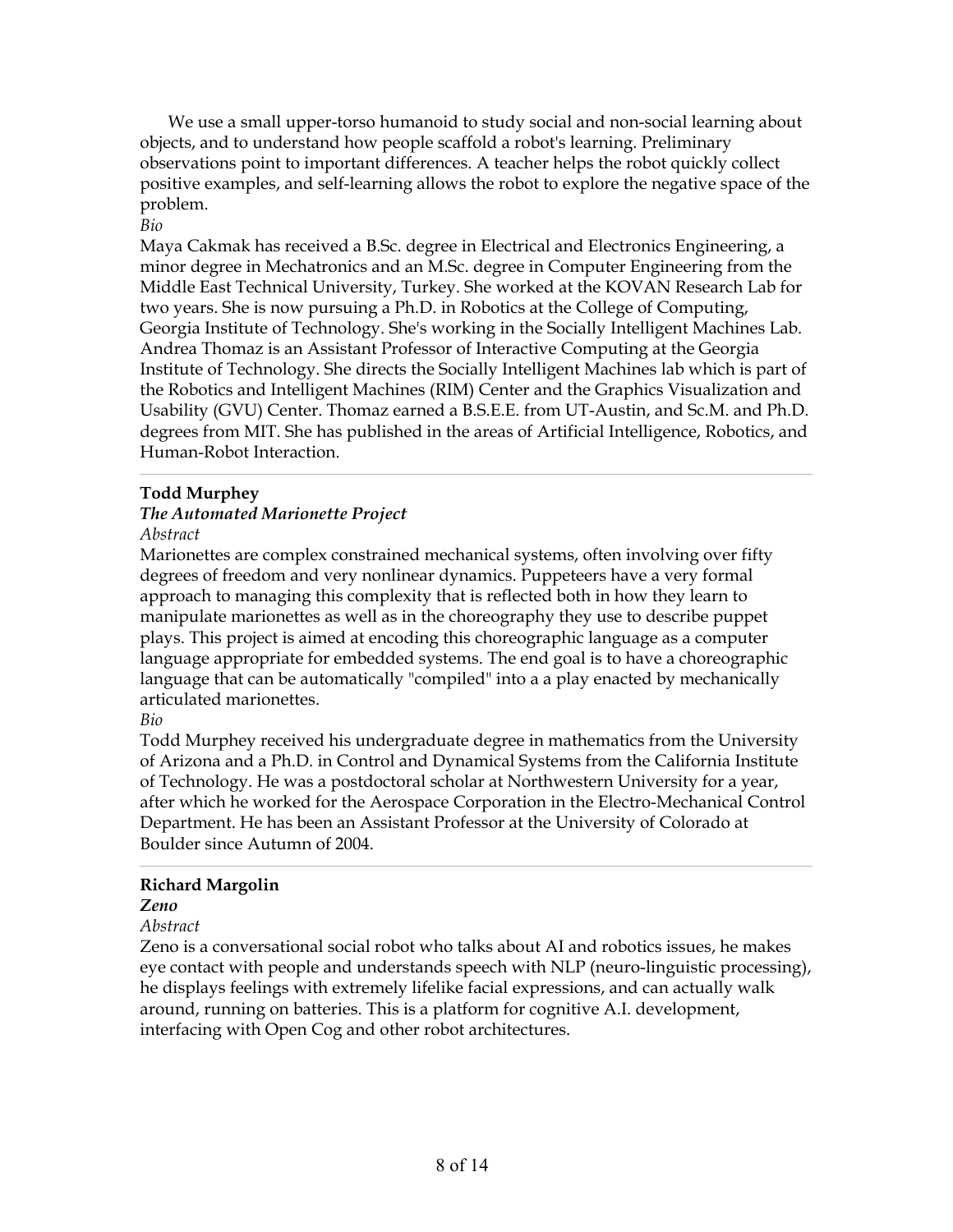# **Workshop on Mobility and Manipulation July 14, 2008, 1:50 - 6:00p.m.**

This workshop explores advanced perception and cognition that significantly advances and/or speeds robot mobility and/or manipulation. Exhibits will be showcased on July 15 and 16. This gives audiences opportunities to see and experience what was discussed in the Workshop.

### **Format**

A distinguished panel will kick off the workshop by providing a broad overview of the area, emerging paradigms and exciting opportunities. Presentations will be 20-22 minutes not including time for questions. Those invited to exhibit at AAAI, will give short 10-minute briefs. These talks provide examples and personal thoughts of mobility and manipulation. The workshop concludes with a 60-min Discussion Forum to capture thoughts and generate research roadmaps.

# **Schedule**

*Time*

| 1:50 | Monica Anderson        | Drexel University and Workshop Chair | <b>Opening Remarks</b>                                         |
|------|------------------------|--------------------------------------|----------------------------------------------------------------|
| 2:00 | Robert Mandelbaum      | <b>DARPA</b>                         | <b>IPTO</b> Programs                                           |
| 2:25 | <b>Stewart Tansley</b> | Microsoft Research                   | Robotics Research                                              |
| 2:50 | Oliver Brock           | University of Massachusetts, Amherst | Results of 2005 NASA/NSF<br>Workshop on Mobile<br>Manipulation |
| 3:15 | Ron Provine            | <b>Boeing Phantom Works</b>          | AI Robotics                                                    |
| 3:30 | <b>TBD</b>             |                                      |                                                                |
| 4:00 | Coffee Break           |                                      |                                                                |
| 4:25 | Howie Choset           | <b>CMU</b>                           | <b>Snake Robots</b>                                            |
| 4:30 | Andrew Ng              | Stanford                             | <b>STAIR: Stanford AI Robot</b><br>platform                    |
| 4:35 | Jerry Weinberg         | Southern Illinois University         | Formations and Legged Robots                                   |
| 4:45 | David Touretzky        | <b>CMU</b>                           | Hexapods                                                       |
| 4:50 | David Gustafson        | Kansas State University              | Semantic Vision                                                |
| 4:55 | Jianna Zhang           | Western Washington University        | <b>Robot Vision</b>                                            |
| 5:00 | All Participants       | Discussion Forum                     | Research Roadmaps:<br>Near-term and Grand<br>Challenges        |
|      |                        |                                      |                                                                |

6:00 Adjourn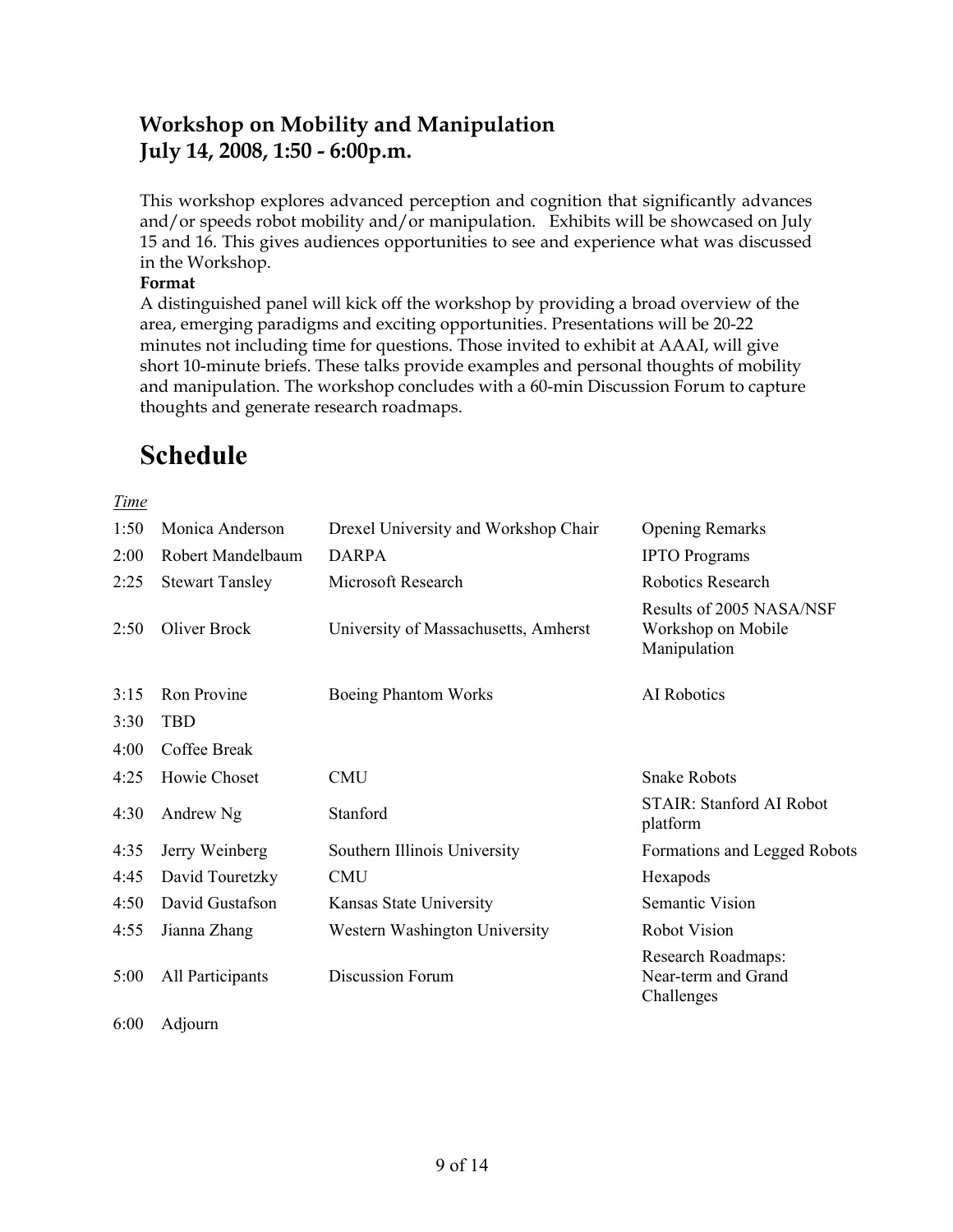# **Abstracts and Biographies**

# **Robert Mandelbaum Challenges in Mobile Manipulation**

#### *Abstract*

The success of tele-operated robots in defusing explosives in Iraq has heightened interest in imbuing mobile robots with even greater dexterity and with capabilities to manipulate their environments in a more autonomous way. However, integrating and controlling multiple manipulators on mobile platforms presents numerous simultaneous challenges in the areas of perception, manipulator design, grasp planning, pose planning, and closed-loop control. In this talk, I present several challenge problems which DARPA is interested in addressing.

#### *Bio*

Dr. Mandelbaum is a Program Manager at DARPA in robotics. He currently manages the BigDog and Learning Locomotion programs. Dr. Mandelbaum was previously the Director of the Automotive Business Unit for Sarnoff Corporation. As Founder of Sarnoff's Robot and Automotive Vision Group he developed and applied perception technologies to Unmanned Ground Vehicles, and the commercial automotive industry. Dr. Mandelbaum has a Ph.D. in Computer and Information Science from U. Penn. He is a faculty member at Drexel University, and has taught a graduate course on "Computer Vision for Robots". He has published numerous technical papers in robotics, vision, and perception.

### **Stewart Tansley**

### *Bio*

Stewart is responsible for academic partnerships in Robotics research and Sensor Networks research as part of External Research & Programs in Microsoft Research. Before joining Microsoft in 2001, he spent 13 years in the telecommunications industry in software research and development, focusing on technology transfer. Stewart has a PhD in Artificial Intelligence applied to Engineering from Loughborough University, UK. He has published a variety of papers on robotics for education, artificial intelligence and network management, several patents, and has co-authored a book on software engineering for artificial intelligence applications (so long ago that he should really write a new one).

### **Oliver Brock**

### **Autonomous Manipulation in Unstructured Environments**

### *Abstract*

Autonomous manipulation in unstructured environments is a prerequisite for many important applications, ranging from household robotics to urban search and rescue efforts. We demonstrate autonomous manipulation of unknown objects in the context of a specific task. Examples of such tasks could include the opening of doors, hatches, and lids, or the use of tools such as pliers, wire cutters, or scissors. The first demonstration is a method for extracting the kinematic structure of unknown objects to enable manipulation. The second demonstration is a skill for visual segmentation and tracking of objects, again as a prerequisite for autonomous manipulation. The resulting manipulation capabilities are highly robust. We therefore argue that our approach to manipulation is well-suited for real-world mobile autonomous manipulation.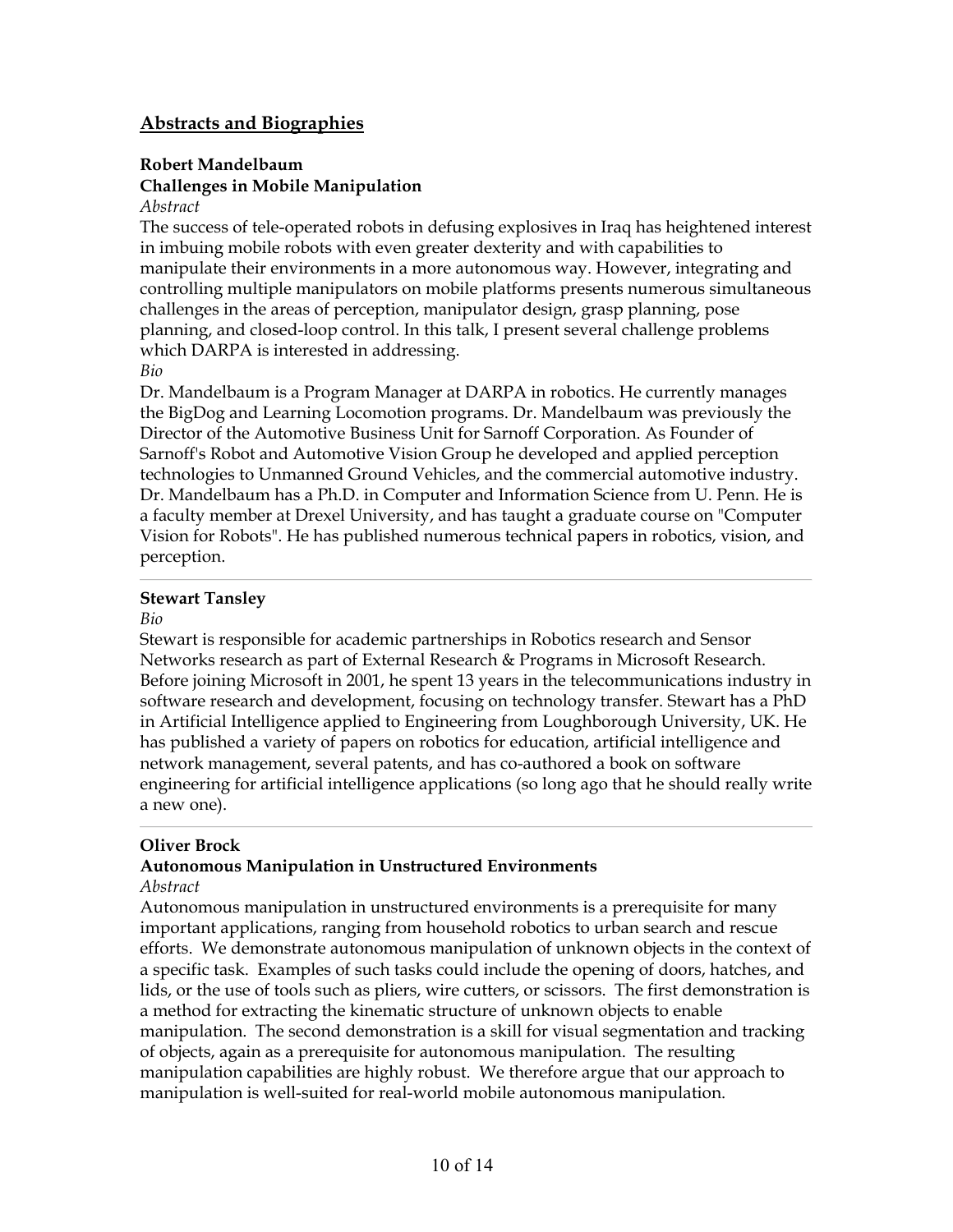### *Bio*

Oliver Brock is an Assistant Professor of Computer Science at the University of Massachusetts Amherst. He received his Computer Science Diploma in 1993 from the Technical University of Berlin and his Masters and Ph.D. in Computer Science from Stanford University in 1994 and 2000, respectively. He was a co-founder and CTO of an Internet startup called AllAdvantage.com. He also held post-doc positions at Rice University and Stanford University. At the University of Massachusetts Amherst, Oliver is affiliated with the Robotics and Biology Laboratory and the Computational Biology Laboratory. His research focuses on Autonomous Mobile Manipulation and the application of robotic algorithms to problems in Structural Molecular Biology.

### **Ron Provine AI Robotics** Boeing Phantom Works

### **Howie Choset Snake Robots** Carnegie Mellon University

# **Andrew Ng**

# **STAIR: Learning to Open New Doors**

*Abstract*

We consider robots operating in novel, uncertain home and office environments. In these environments, they should be able to open doors and elevators to navigate to new spaces. This, however, remains a challenging problem because a robot will likely encounter doors it has never seen before. We present a vision-based learning algorithm that finds door handles and elevator buttons, and also infers a strategy to open them. This enables our robot to navigate anywhere in a new building by opening doors and elevators, even ones it has not seen before. We also present our learning algorithms that enable our robots to grasp novel objects.

### *Bio*

Andrew Y. Ng received his B.Sc. from Carnegie Mellon University, his M.Sc. from the Massachusetts Institute of Technology, and his Ph.D. from the University of California, Berkeley. He is an Assistant Professor of Computer Science at Stanford University, and his research interests include machine learning, robotic perception and control, and broad competence AI. His group has won best paper/best student paper awards at ACL, CEAS and 3DRR. He is also a recipient of the Alfred P. Sloan Fellowship.

### **Jerry Weinberg SkewlZone: A Brain and Sensor Pack for Advancing Research and Education in Legged Robot Mobility**

### *Abstract*

Legged robots with sufficient on-board processing power for real-time sensing and control are not currently available on the market. SkewlZone is a generalized system that provides perception and cognitive ability to off-the-shelf legged robots such as the Kondo KHR-2HV. Specialized haptic foot sensors, hand sensors, and inner-ear balance (3-axis inertial measurement unit) are integrated with an on-board embedded XScale Linux board using a standard I2C interface. The software architecture allows real-time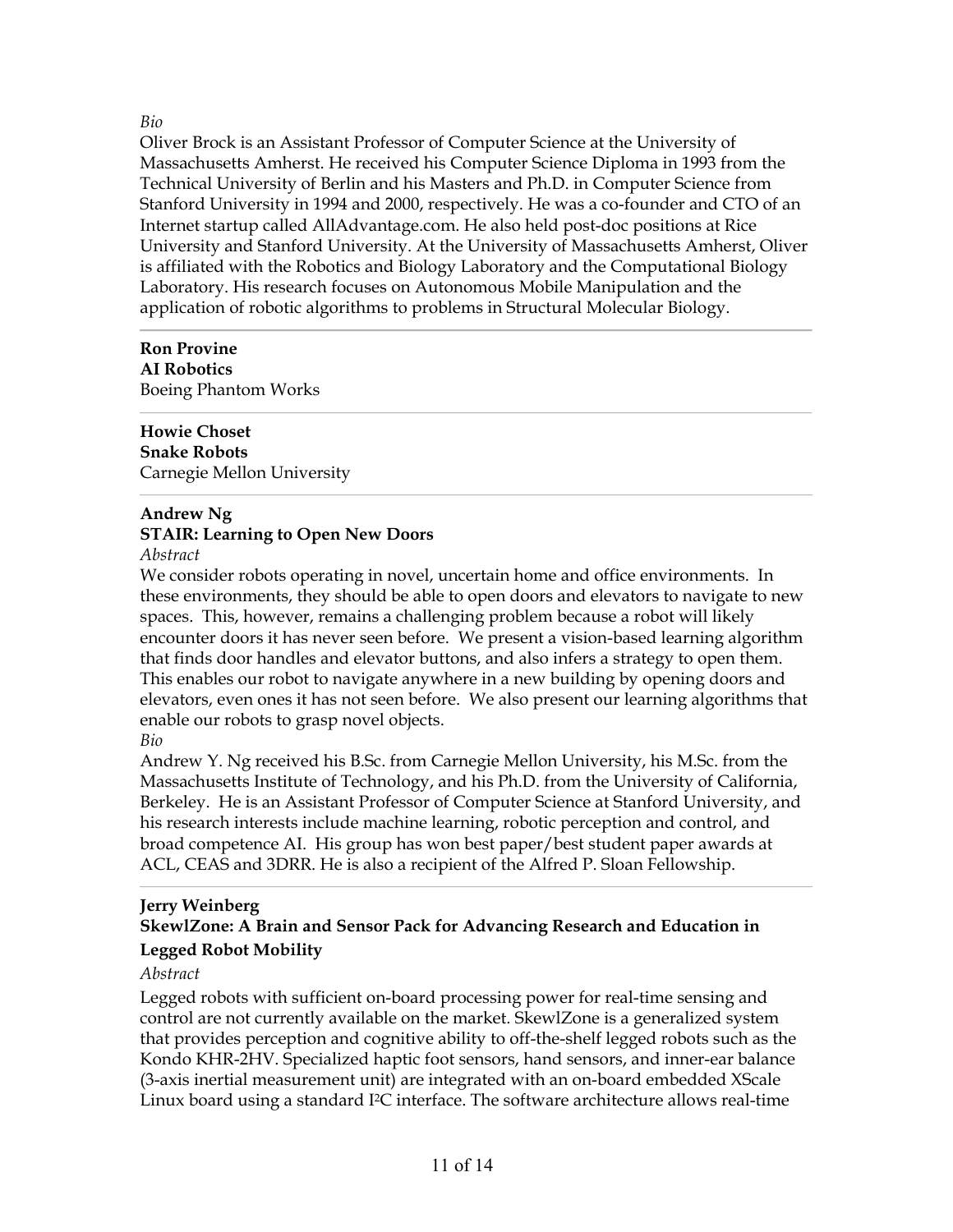sensing and control on-board. Applications can be quickly developed using the open interface, which provides a layer of abstraction away from the details of the mechanical control.

# **Road Runner: The Smart Cart**

# *Abstract*

The Mini Grand Challenge competition held at Penn State Abington is scaled to demonstrate autonomous vehicle technologies on low-cost platforms. Thus far entries have been too small to transport a person. Our single-person golf cart entry, Road Runner, allows a passenger to ride comfortably and interact via a laptop interface. We leverage Google Earth as a means to specify waypoints. As the robot traverses these waypoints, it provides information regarding known landmarks. The Road Runner provides a platform to test autonomous vehicle interfaces and gain insight into the ways that humans will interact with the automobile of the future.

# **A Distributed Control Algorithm for Robots in Grid Formations**

# *Abstract*

Coordinating a group of robots to work in formation has been suggested for a number of tasks. Our approach to formation control treats each robot as a cell in a cellular automaton. A robot's behavior is governed by a set of rules for changing its state with respect to its neighbors. Using only local communication and sensor readings, robots calculate and correct for discrepancies between desired and actual relationships, producing movements that result in the emergent organization of the desired global structure. This work extends on our previous work by considering grid formations, such as square and hexagonal lattices.

# **Robotic Limb Calibration: Accelerometer Based Discovery of Kinematic Constants** *Abstract*

Limbed robots carry inherent difficulties not found in wheeled or tracked robots. Robots with linkages typically require the use of careful measurements and complex kinematic equations for set-up and calibration. In our research we aim to automate this process through the use of feedback from a 3-axis accelerometer and algorithms that solve for the linkage lengths. The calibration involves the structured movement of the limb(s) and data collection from the highly sensitive accelerometer as well as calculation of the kinematic equations. Benefits of this research include simple set-up, constant feedback and interesting possibilities in self-discovery. *Bio*

Jerry B. Weinberg is a Professor in the Computer Science Department at Southern Illinois University Edwardsville. He teaches courses and conducts research in Artificial Intelligence, Robotics, and Human-Computer Interaction. In 1999, Dr. Weinberg formed the Robotics Project Group that has introduced robotics projects in various computer science and engineering courses, and has initiated various robotics outreach programs. He was the Principal Investigator on the NSF funded projects "An Undergraduate Robotics Course Emphasizing Integrated System Design and Multidisciplinary Team Work" and "The Effects of Robotics Projects on Girls' Perceptions of Achievement in Science, Technology, Engineering, and Mathematics".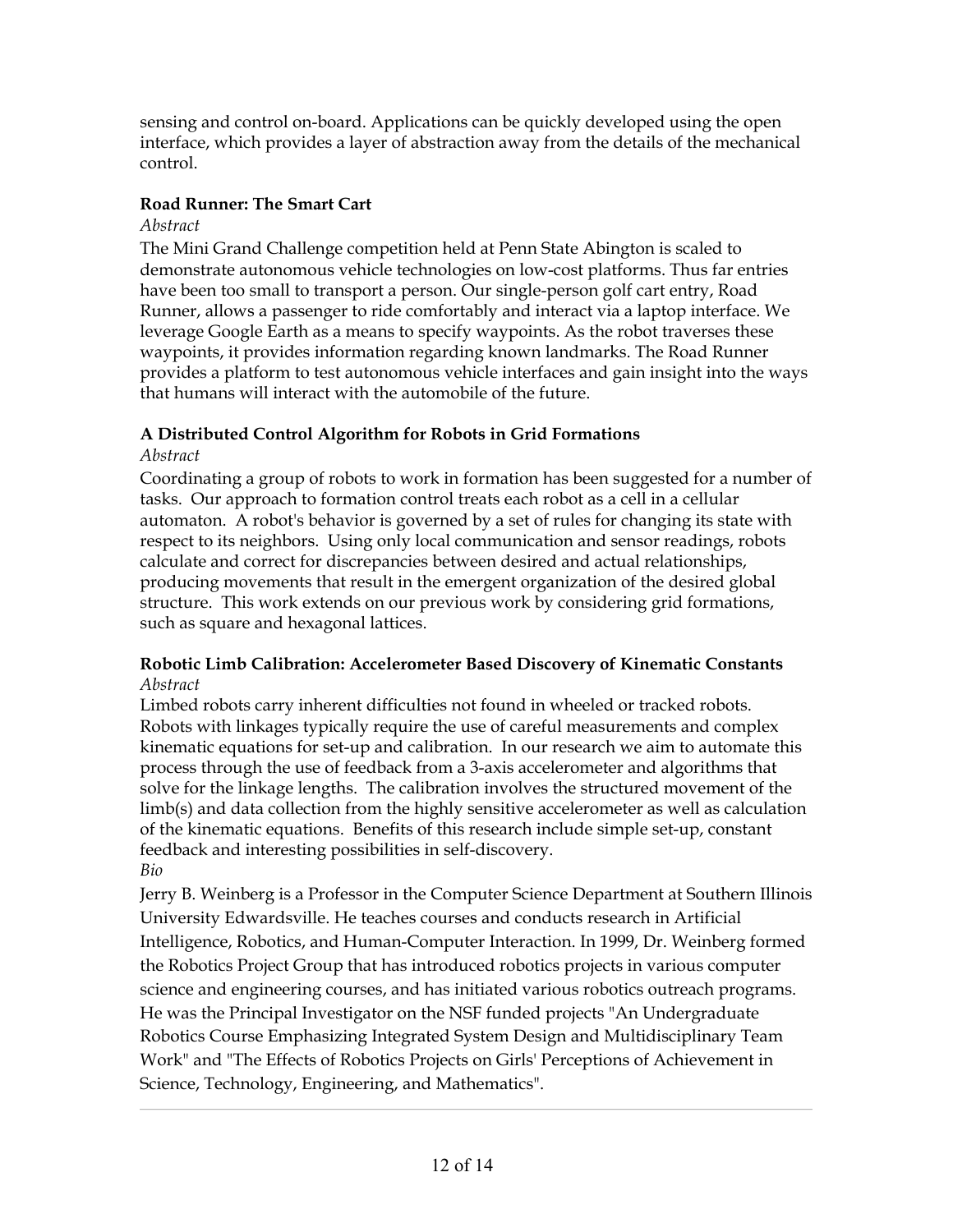### **David Touretzky**

### **A New Hexapod Robot for Robotics Education**

*Abstract*

Since Sony discontinued the AIBO in 2006, there has been no comparable platform for robotics education. We are developing a hexapod robot that retains many of the AIBO's best features: a powerful onboard computer, built-in video camera, servos with position and force feedback, and wireless Ethernet for remote monitoring and tele-operation. Our platform surpasses the AIBO in two ways. With six legs instead of four, the robot's walk is statically stable. And the 6DOF arm allows it to grasp and manipulate objects. The robot is programmed using our Tekkotsu open source software framework. Anticipated cost is \$2500.

*Bio*

David S. Touretzky is Research Professor of Computer Science and co-director of the graduate training program of the Center for the Neural Basis of Cognition at Carnegie Mellon University. His current research efforts aim to change the way undergraduate CS majors are introduced to robotics, by providing high level primitives for perception, manipulation, and control in the Tekkotsu programming framework. Dr. Touretzky's other major research area is computational neuroscience, focusing particularly on spatial representations in the rodent hippocampus and related structures. He received his Ph.D. from Carnegie Mellon in 1984.

### **David Gustafson Semantic Vision**

### *Abstract*

The semantic vision challenge in 2007 inspired our robotics team to include more intelligence in our robotic system. Instead of building intelligence into the controller software, our team has been investigating ways to use information from the internet to build internal models that allow the robot to make better sense of the assigned tasks and improve object recognition.

*Bio*

David Gustafson is a Professor at Kansas State University in the Computing and Information Sciences. He earned his PhD from the University of Wisconsin - Madison. His research interests include robotics, vision, biometrics, software engineering, software metrics and software testing. His teams have participated in many AAAI Robotics competitions since 1995.

# **Jianna Zhang**

# **A Seeing-Eye Guide Robot Prototype Using NXT**

### *Abstract*

Service animals undergo rigorous, lengthy training to fill many difficult roles for the benefit of their owners. A subset of these roles that depend on the ability to learn and intelligently respond to a variety of external stimuli can also be filled by robots with less training time and maintenance cost. This paper explores such an approach with a "Seeing-eye Guide Robot" that is trained by feedback from both humans and the environments using parallel learning models. These models will allow the robot to selectively obey human commands depending on its understanding of the safety. The prototype of seeing-eye guide robot is made of NXT Lego Mindstorms robot kit. We